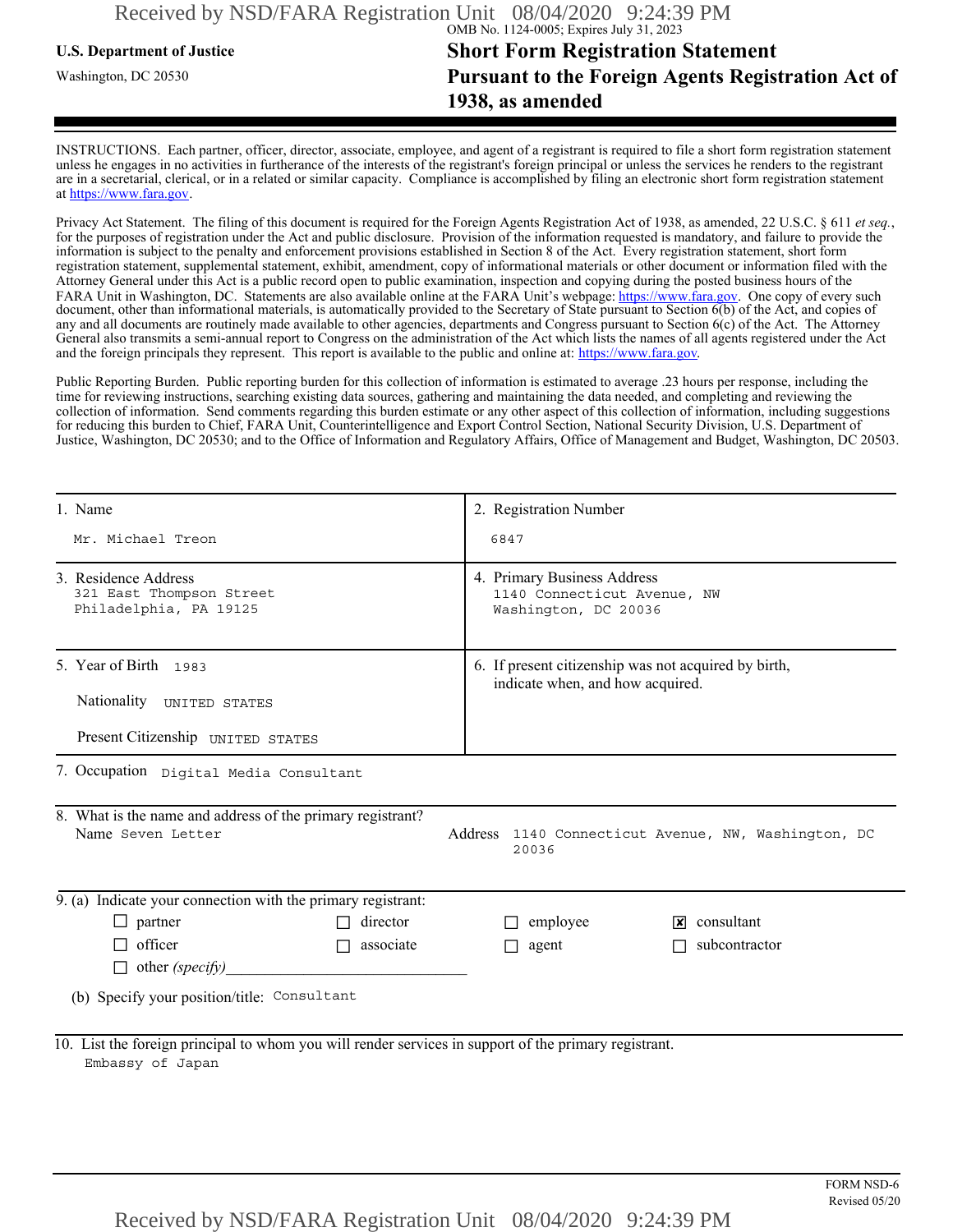|                  | 11. Describe in detail all services which you will render to the foreign principal listed in Item 10 either directly, or<br>through the primary registrant listed in Item 8.                                                                                                                                                                                                                                                                                                     |                                                                                     |                                                                                                                            |                                   |                      |                                                                                                                                                                                                                                                                                                                                                                                                                               |
|------------------|----------------------------------------------------------------------------------------------------------------------------------------------------------------------------------------------------------------------------------------------------------------------------------------------------------------------------------------------------------------------------------------------------------------------------------------------------------------------------------|-------------------------------------------------------------------------------------|----------------------------------------------------------------------------------------------------------------------------|-----------------------------------|----------------------|-------------------------------------------------------------------------------------------------------------------------------------------------------------------------------------------------------------------------------------------------------------------------------------------------------------------------------------------------------------------------------------------------------------------------------|
|                  | Digital media strategy and operations.                                                                                                                                                                                                                                                                                                                                                                                                                                           |                                                                                     |                                                                                                                            |                                   |                      |                                                                                                                                                                                                                                                                                                                                                                                                                               |
|                  |                                                                                                                                                                                                                                                                                                                                                                                                                                                                                  |                                                                                     |                                                                                                                            |                                   |                      |                                                                                                                                                                                                                                                                                                                                                                                                                               |
|                  |                                                                                                                                                                                                                                                                                                                                                                                                                                                                                  |                                                                                     |                                                                                                                            |                                   |                      |                                                                                                                                                                                                                                                                                                                                                                                                                               |
|                  |                                                                                                                                                                                                                                                                                                                                                                                                                                                                                  |                                                                                     | 12. Do any of the above described services include political activity as defined in Section 1(o) of the Act <sup>1</sup> ? |                                   |                      |                                                                                                                                                                                                                                                                                                                                                                                                                               |
|                  |                                                                                                                                                                                                                                                                                                                                                                                                                                                                                  | $Yes \nvert \mathbf{X}$                                                             | $\rm No$ $\Box$                                                                                                            |                                   |                      |                                                                                                                                                                                                                                                                                                                                                                                                                               |
|                  |                                                                                                                                                                                                                                                                                                                                                                                                                                                                                  | dissemination of informational materials.<br>Digital media strategy and operations. |                                                                                                                            |                                   |                      | If yes, describe separately and in detail such political activity. The response must include, but not be limited to, activities<br>involving lobbying, promotion, perception management, public relations, economic development, and preparation or                                                                                                                                                                           |
|                  |                                                                                                                                                                                                                                                                                                                                                                                                                                                                                  |                                                                                     |                                                                                                                            |                                   |                      |                                                                                                                                                                                                                                                                                                                                                                                                                               |
|                  |                                                                                                                                                                                                                                                                                                                                                                                                                                                                                  |                                                                                     | 13. The services described in Items 11 and 12 are to be rendered on a                                                      |                                   |                      |                                                                                                                                                                                                                                                                                                                                                                                                                               |
|                  | $\Box$ full time basis                                                                                                                                                                                                                                                                                                                                                                                                                                                           |                                                                                     |                                                                                                                            | $\mathbf{\times}$ part time basis |                      | $\Box$ special basis                                                                                                                                                                                                                                                                                                                                                                                                          |
|                  |                                                                                                                                                                                                                                                                                                                                                                                                                                                                                  |                                                                                     | 14. What compensation or thing of value have you received to date or will you receive for the above services?              |                                   |                      |                                                                                                                                                                                                                                                                                                                                                                                                                               |
|                  |                                                                                                                                                                                                                                                                                                                                                                                                                                                                                  |                                                                                     |                                                                                                                            |                                   |                      | □ Salary: Amount \$ ___________ per __________________ □ Commission at ________ % of _______________                                                                                                                                                                                                                                                                                                                          |
|                  |                                                                                                                                                                                                                                                                                                                                                                                                                                                                                  |                                                                                     | $\boxtimes$ Salary: Not based solely on services rendered to the foreign principal(s).                                     |                                   |                      |                                                                                                                                                                                                                                                                                                                                                                                                                               |
|                  |                                                                                                                                                                                                                                                                                                                                                                                                                                                                                  | Fee: Amount \$                                                                      |                                                                                                                            |                                   |                      | $\Box$ Other thing of value $\Box$                                                                                                                                                                                                                                                                                                                                                                                            |
|                  | 15. During the period beginning 60 days prior to the date of your obligation to register under FARA, have you, from your own funds<br>and on your own behalf either directly or through any other person, made any contributions of money or other things of value in<br>connection with an election to political office or in connection with any primary election, convention, or caucus held to select<br>candidates for any political office?<br>Yes $\Box$<br>$N0$ $\times$ |                                                                                     |                                                                                                                            |                                   |                      |                                                                                                                                                                                                                                                                                                                                                                                                                               |
|                  |                                                                                                                                                                                                                                                                                                                                                                                                                                                                                  | If yes, furnish the following information:                                          |                                                                                                                            |                                   |                      |                                                                                                                                                                                                                                                                                                                                                                                                                               |
|                  | Date                                                                                                                                                                                                                                                                                                                                                                                                                                                                             | Donor                                                                               | Political Organization/Candidate                                                                                           |                                   | Method               | Amount/Thing of Value                                                                                                                                                                                                                                                                                                                                                                                                         |
|                  |                                                                                                                                                                                                                                                                                                                                                                                                                                                                                  |                                                                                     |                                                                                                                            |                                   |                      |                                                                                                                                                                                                                                                                                                                                                                                                                               |
| <b>EXECUTION</b> |                                                                                                                                                                                                                                                                                                                                                                                                                                                                                  |                                                                                     |                                                                                                                            |                                   |                      |                                                                                                                                                                                                                                                                                                                                                                                                                               |
|                  |                                                                                                                                                                                                                                                                                                                                                                                                                                                                                  |                                                                                     | are in their entirety true and accurate to the best of his/her knowledge and belief.                                       |                                   |                      | In accordance with 28 U.S.C. § 1746, and subject to the penalties of 18 U.S.C. § 1001 and 22 U.S.C. § 618, the undersigned swears or<br>affirms under penalty of perjury that he/she has read the information set forth in this statement filed pursuant to the Foreign Agents<br>Registration Act of 1938, as amended, 22 U.S.C. $\S 611$ et seq., that he/she is familiar with the contents thereof, and that such contents |
|                  | 08/04/2020                                                                                                                                                                                                                                                                                                                                                                                                                                                                       | Mr. Michael Treon                                                                   |                                                                                                                            |                                   | /s/Mr. Michael Treon |                                                                                                                                                                                                                                                                                                                                                                                                                               |

| 08/04/2020           | Mr. Michael Treon | /s/Mr. Michael Treon |
|----------------------|-------------------|----------------------|
| Printed Name<br>Date |                   | Signature            |

Political activity," as defined in Section 1(o) of the Act, means any activity which the person engaging in believes will, or that the person intends to, in any way influence any agency or official of the Government of the domestic or foreign policies of the United States or with reference to the political or public interests, policies, or relations of a government of a foreign country or a foreign political party.

Received by NSD/FARA Registration Unit 08/04/2020 9:24:39 PM